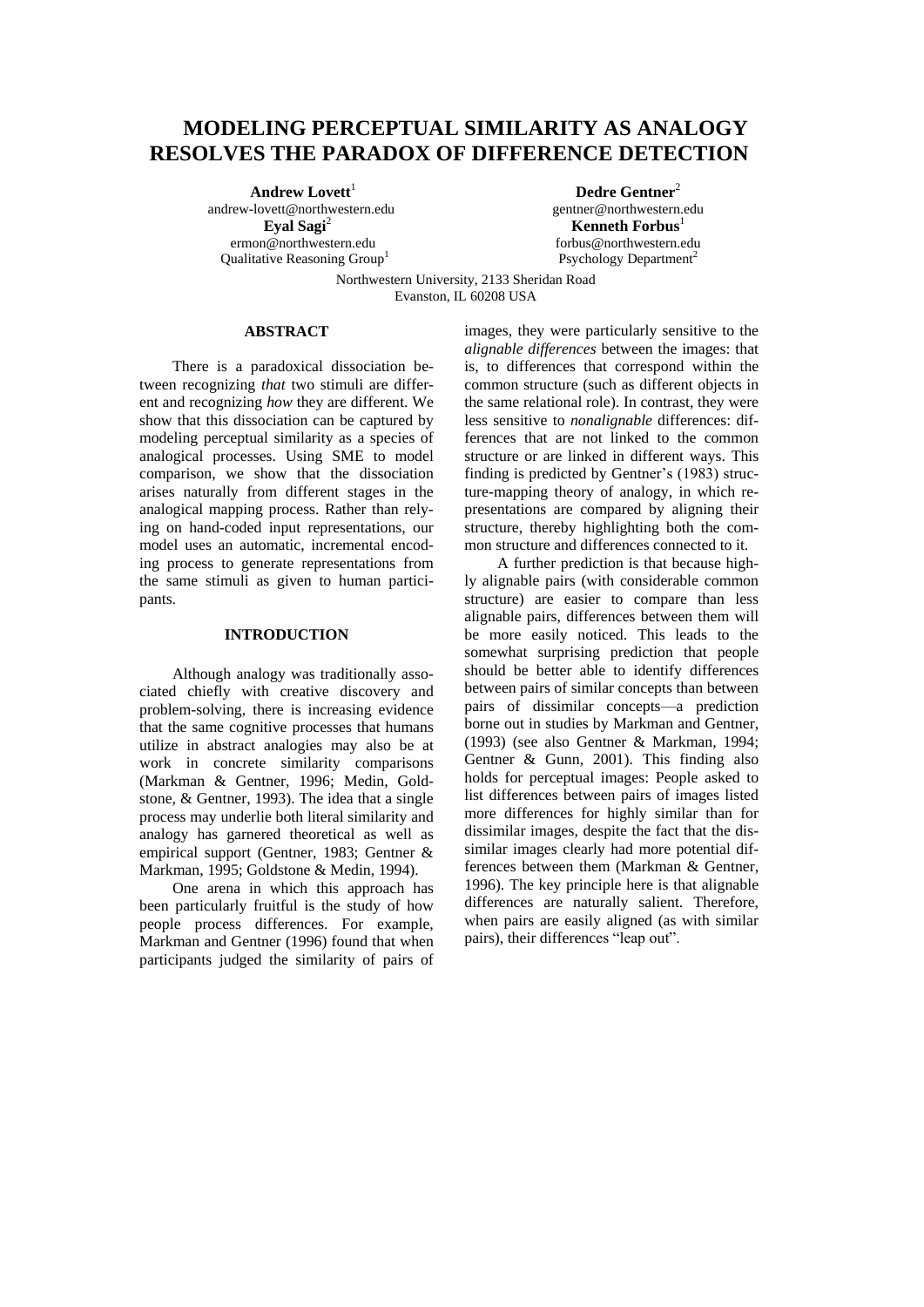This finding that it is easier to say *how*  two things are different for highly similar pairs seems at odds with a large body of work on the same-different task showing that people are faster to notice *that* stimuli are different for *dissimilar* pairs than for similar pairs (Farrell, 1985; Posner & Mitchell, 1967; Tversky, 1969). We suggest that the structure-mapping process offers a resolution of this seeming paradox (Markman & Gentner, 2005; Gentner & Sagi, 2006; Lovett et al., 2007).

Analogical comparison is modeled by the Structure-Mapping Engine (SME) (Falkhenhainer, Forbus, & Gentner, 1989) as a multistep local-to-global process. It begins by finding local matches between identical elements (attributes and relations that exist in both representations). These local matches are coalesced into structurally consistent clusters (*kernels*), which are then merged to form a consistent global mapping. At this point further inferences can be drawn and alignable differences become salient.

Naming a specific difference between stimuli requires a full global mapping, and therefore depends on the alignability of the stimuli. However, some comparison tasks can be accomplished without the full process. Specifically, if two items are highly dissimilar, recognizing *that* they are different can often be done in the first (local matches) stage of processing. For example, if there aren't enough local matches to support an identity match, then a quick "different" response can be made without continuing the alignment process.

In previous work, we found evidence for the predicted dissociation using the same materials in both tasks (Gentner & Sagi, 2006). Given pairs of plants or pairs of heraldic shields, people were faster to say "different" for dissimilar pairs (e.g., the column pairs in Figure 1, A&C and B&D); but faster to name a difference for similar pairs (e.g., the row pairs, A&B and C&D). Finally, also as predicted, people were faster overall on the samedifferent task, which can sometimes be accomplished in the first stage of the process, than on the name-a-difference task. A followup simulation (Lovett, Sagi & Gentner, 2007)

demonstrated how this dissociation can be explained based on structure-mapping<sup>1</sup>. SME was given simplified versions of the materials, automatically encoded using CogSketch (Forbus et al., 2008), a sketch understanding system (described later). SME found fewer local matches for dissimilar than for similar pairs consistent with the finding of faster "different" RTs for dissimilar pairs—but computed stronger global matches for similar than for dissimilar pairs—consistent with the finding of faster name-a difference RTs for similar pairs.



*Figure 1: Sample stimuli from Gentner & Sagi, 2006. Images in the same row are high-sim pairs; images in the same column are low-sim pairs.*

The Gentner and Sagi (2006) study and the Lovett et al. (2007) simulation demonstrated the predicted reversal: Same-different responses are faster for low-similarity pairs and name-a-different responses are faster for highsimilarity pairs. However, structure-mapping predicts an additional dissociation between the tasks. In the same-different task, participants' reaction times should be strongly affected by the similarity of the objects in the images being compared. If the objects are dissimilar, there will be few initial local matches, allowing a fast "different" RT (because participants

1

<sup>1</sup> The materials simulated were heraldic shields (Gentner & Sagi, 2006, Experiment 1).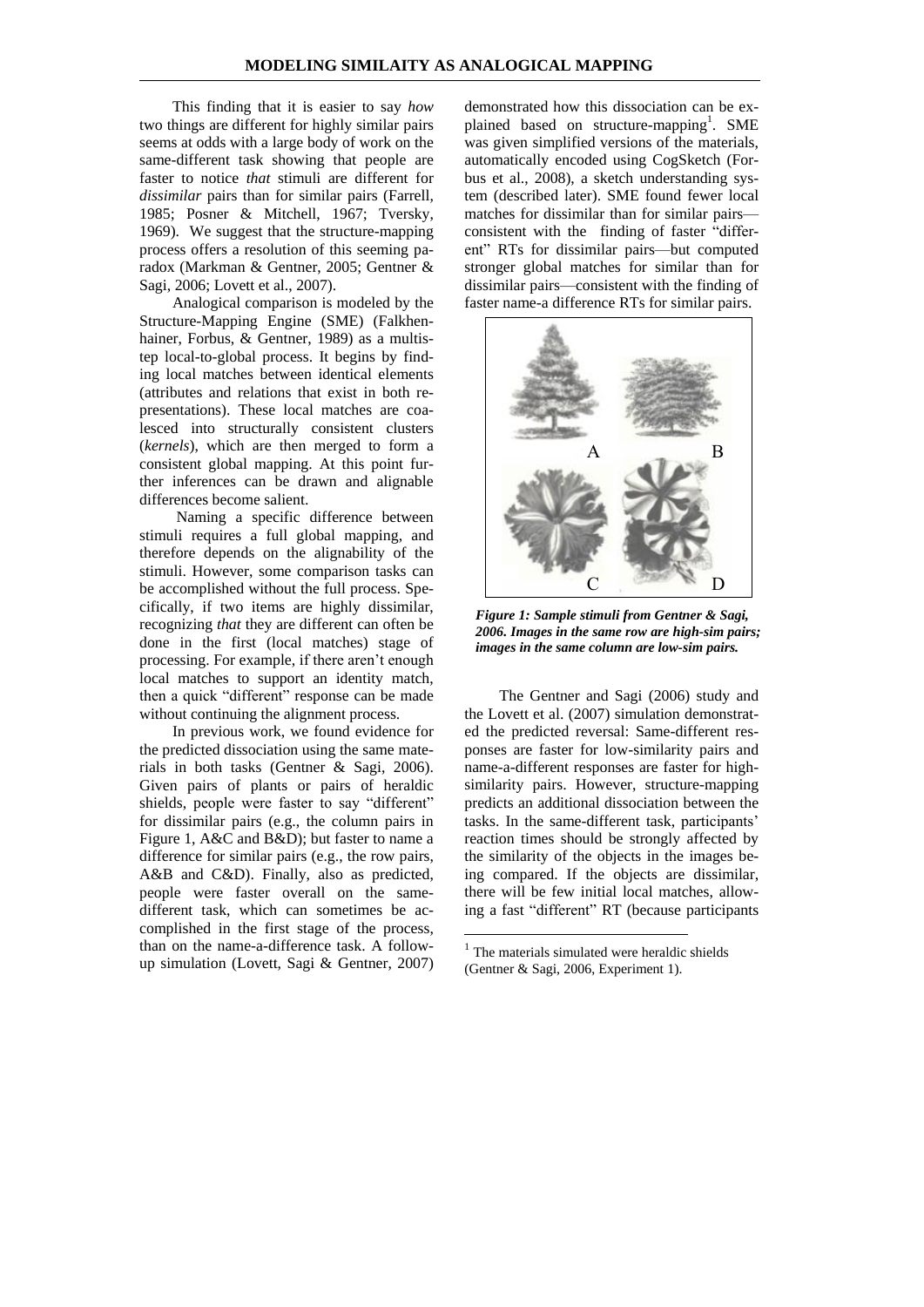can reject the possibility that the images are the same based on only the first stage of SME). However, object similarity should play a much weaker role in the name-a-difference task, because this task requires computing a complete global mapping. Thus the alignability of the relational structure of the images should be the major determinant of reaction time

This paper examines these predictions by independently varying object similarity and relational similarity. Before presenting the psychological study, we describe a computational model called PEC: Parallel Encoding and Comparison. PEC makes use of an automatic encoding system for perceptual images (CogSketch) that removes the need for handcoded representations. We show that our model can be run on the same stimuli as were given to the human participants, and that it generates measures that correlate with human performance. In addition to testing the predictions of structure-mapping, our simulation permits us to test specific models of perceptual encoding like that embedded in PEC (Lovett et al., in press).

# **COMPUTATIONAL MODEL**

In the PEC model, perceptual comparison is seen as an interaction between two separate, but interleaved, processes operating in parallel (Lovett et al., in press). The *encoding* process incrementally builds up representations of the two stimuli, beginning with low-level features like object shapes, and concluding with highlevel relational structure. The *comparison* process (SME) computes an analogical mapping between the two representations, first finding local matches<sup>2</sup> and, over time, building up a globally coherent structural mapping. When these processes run to completion, the model can both determine whether the stimuli

 $\overline{a}$ 

are the same or different and name a specific difference between them. However, for very dissimilar stimuli, the model can quickly recognize that they are different based on finding a small number of local matches between the low-level features in the stimuli.

We begin by more fully describing the Structure-Mapping Engine, our model of comparison. We then describe our model of incremental encoding, which uses CogSketch to automatically generate representations. Finally, we show how these processes interact and how they can be used to generate different predictions for the two tasks.

# *Comparison: The Structure-Mapping Engine*

The Structure-Mapping Engine (SME) (Falkenhainer, Forbus, & Gentner, 1989; Forbus & Oblinger, 1990) is a computational model of analogical comparison. It is based on Gentner's (1983) structure-mapping theory, according to which people compare two representations by aligning their common structure to compute a structurally consistent mapping. The alignment process is guided by structural consistency and by the *systematicity* principle: that people implicitly prefer to maximize the size and depth of the aligned structure.

SME takes as input two cases: a base and a target. Each case is a structural description made up of *entities*, *attributes* of entities, and *relations*. Lower-order relations hold between entities; higher-order relations hold between lower-order relations. SME computes mappings in three steps.

1: SME computes all possible local matches between statements in the base and target. Local matches must be either (a) identical attributes or relations; or (b) functions that are corresponding arguments of matched statements.

2: The local matches are coalesced into structurally consistent clusters (*kernels*)—partial mappings between the base and target.

3: Kernels that are consistent with each other- i.e., that do not violate structural consistency are merged to form *global mappings.* A global

 $2$  As always in SME, the local match stage is not inherently bottom-up; matches are made at any level in parallel. However, in the case of incremental encoding, object matches may be discovered before relational matches simply because of the order in which these are encoded.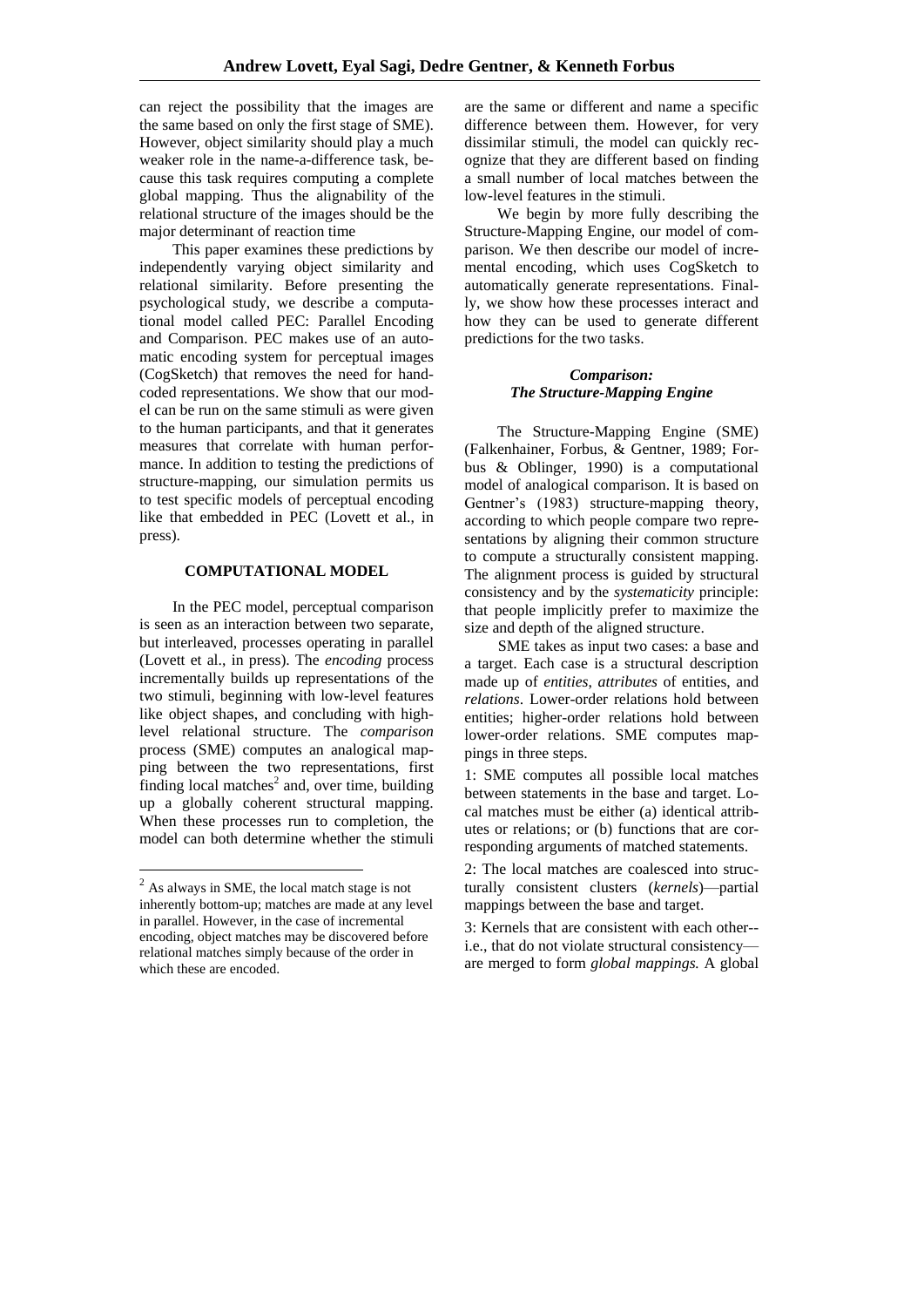mapping is a maximally (or nearly maximally) large consistent mapping between the base and target.

SME computes one to three global mappings between a base and target, heuristically seeking to find mappings that maximize systematicity. Each mapping consists of a set of *correspondences* between elements and relations in the base and target; a *structural evaluation score*—a numerical similarity measure based on the size and systematicity of the mapping; and a list of *candidate inferences*–predicates connected to the common structure in the base but not initially present in the target. Importantly, reverse candidate inferences can also be computed. An *alignable difference* is detected when an inference and a reverse inference clash.

#### *Encoding: CogSketch*

We use CogSketch (Forbus et al., 2008) to automatically construct representations of visual stimuli. CogSketch is an open-domain, general-purpose sketch understanding system that constructs structural representations from human-drawn sketches and other line drawings. Unlike previous sketch understanding systems, which focus on recognizing the objects in the sketch, CogSketch focuses on capturing and interpreting the spatial relations among (and within) the entities, including perceptual and spatial organization.

By using CogSketch to construct the spatial representation given to SME, we can give the system the same PowerPoint materials given to human participants. This allows us to escape the well-known problem of handcoding—that the model's input representations may be (perhaps unknowingly) tailored to fit the model and the predictions. In addition, as we show in the next section, by explicitly modelling the encoding process, we can explore specific hypotheses concerning the time course of encoding.

Users create a sketch in CogSketch by drawing a set of objects, called *glyphs*. Given a set of glyphs, CogSketch automatically com-

putes a number of spatial relations between them. These include topological relations such as whether two glyphs intersect or one lies within another—and positional relations, such as **right-of.** For compactness, positional relations are only computed between glyphs that CogSketch believes to be adjacent.

In addition to computing spatial relations between glyphs, CogSketch can also compare the shapes of glyphs. It does this by building up a structural representation of the edges of the glyphs and comparing them. CogSketch can thus recognize when two glyphs are the same shape. Typically, this information is used to create *shape attributes*, which are applied to every glyph of the same shape. For example, while CogSketch has no pre-existing shape knowledge, and thus no way of recognizing triangles, it can recognize that all the triangle glyphs in a sketch are the same shape and create a new attribute that is applied to them. Thus when CogSketch compares two sketches using SME, it will recognize that they contain glyphs with the same shapes.

We are also experimenting with an extension to CogSketch that identifies groups based on the Gestalt grouping principles of good continuation and proximity, as described below.

#### *Incremental encoding*

There is evidence from visual samedifferent tasks that participants do not encode all of a visual scene at one time. Rather, it appears that object attributes are encoded before relations (Sloutsky & Yarlas, in preparation). Some configural properties may also be encoded very early (Love, Rouder, and Wisniewski, 1999). For example, in Figure 2 from our study, we hypothesize that participants are likely to notice the row of three objects on the top before they recognize the individual objects that make up the image.

Based on this evidence, we have built a rough model of encoding in which perceptual information is made available incrementally, in three steps: (1) configural attributes are encoded; (2) object attributes are encoded; (3) relations are encoded (both relations between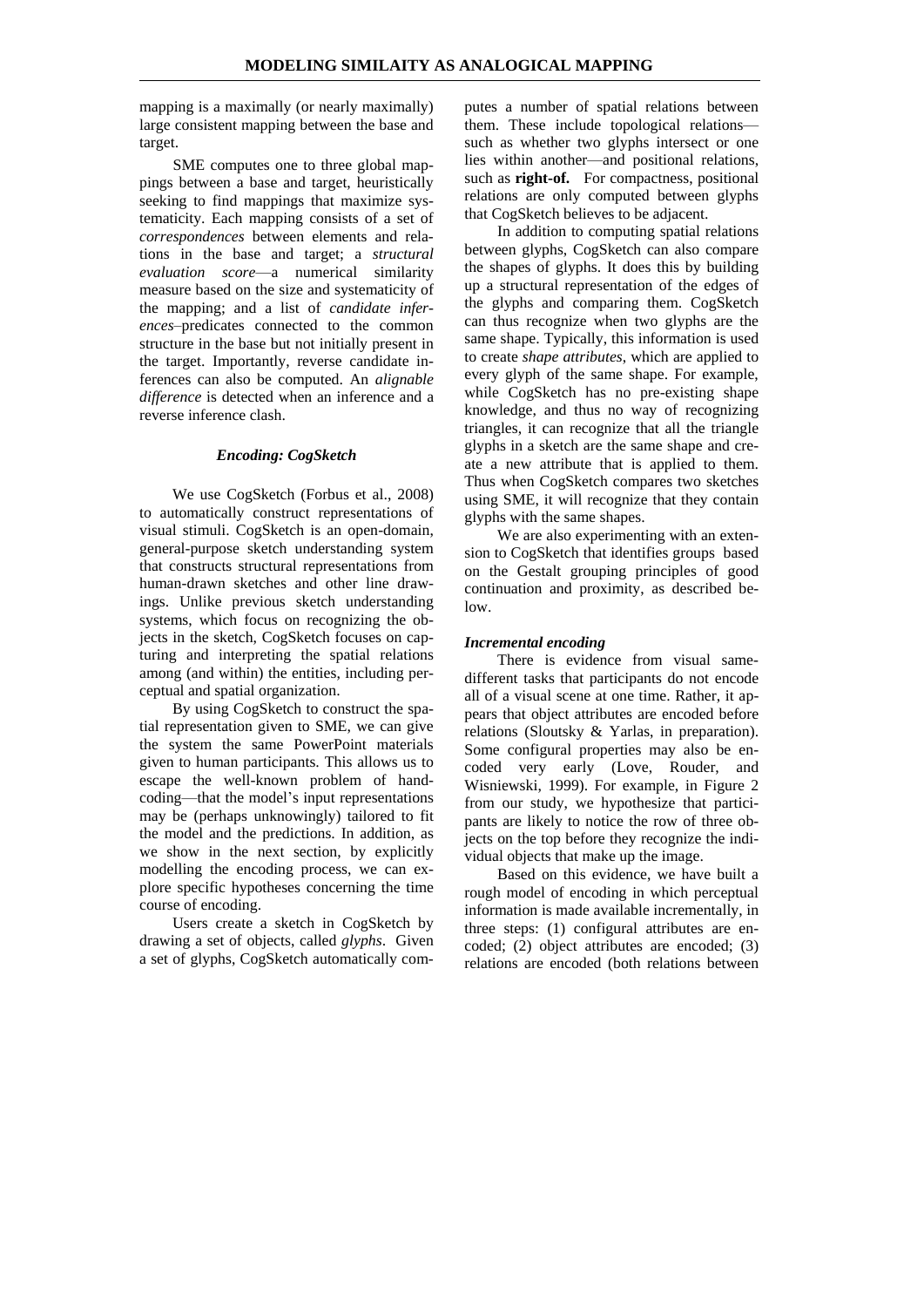

*Figure 2. Shape groupings may be noticed before individual shapes.*

objects and higher-order relations between groups of objects)<sup>3</sup>. Configural attributes are encoded by CogSketch for groups of objects that form a line (e.g., the top row in Figure 2) or pairs of objects that are adjacent (e.g., the bottom row).

## *Interaction between Encoding and Comparison*

A further assumption in our PEC model of perceptual comparison is what we could term the "eager comparison" assumption: that the comparison process can begin its work before the encoding process is complete. That is, SME can use the partial results of the encoding process to begin matching. This means that at first, SME's initial local match process will be operating chiefly over object attributes and local configural attributes (such as the top row in Figure 2). This assumption of simultaneous encoding and matching processes is related to the interactive process proposed by Hofstadter and colleagues (French, 1995; Hofstadter & Mitchell, 1994).

In the PEC model, encoding and comparison interact as follows:

1: Configural attributes for the two stimuli are given to SME, which finds local matches between them. If the number of local

 $\overline{a}$ 

matches is much lower than the number of elements in the base and target representations, the pair is judged as different.

2: Objects and their attributes are added to the representations, and SME looks for additional local matches in the updated representations. Again, if the number of local matches is relatively small, the pair is judged as different.

3: Relations are added to the stimulus representations. SME looks for additional local matches in the updated representations and then proceeds through its other stages, computing a global mapping between the representations. The candidate inferences of the global mapping are used to identify alignable differences. Only at this stage can the name-adifference task be done<sup>4</sup>.

This model makes three predictions about human performance on the two tasks and how they are affected by object and relational similarity. First, overall performance should be faster on the same-different task than on the name-a-difference task. This is because participants can often recognize that stimuli are different based only on the number of local matches in the first stage of SME, but all three stages of SME are required to compute a global mapping and identify a specific difference. Second, in the same-different task, participants should be fast to say "different" if *either* object similarity or relational similarity is low. This is because either of these will result in a small number of local matches in the first stage of SME. Third, performance on the name-a-difference task should be faster for high relational similarity pairs. Object similarity should play a less significant role. This is because naming a difference depends on computing a structural mapping between the stimuli. Thus, overall, relational similarity should affect both tasks (though in opposite directions), while object similarity should only play

<u>.</u>

<sup>&</sup>lt;sup>3</sup> The evidence is inconclusive as to whether configural or object attributes should be encoded first . Further, we suspect that higher-order relations may be encoded after first-order relations. For simplicity, the current PEC model encodes configural attributes, object attributes, and relations in that order.

<sup>4</sup> The name-a-difference task can of course be done without aligning the pairs, especially if there is a very salient difference (e.g., elephant vs. no elephant). However, all else being equal, people find it easier to notice alignable differences (Gentner & Markman, 1994).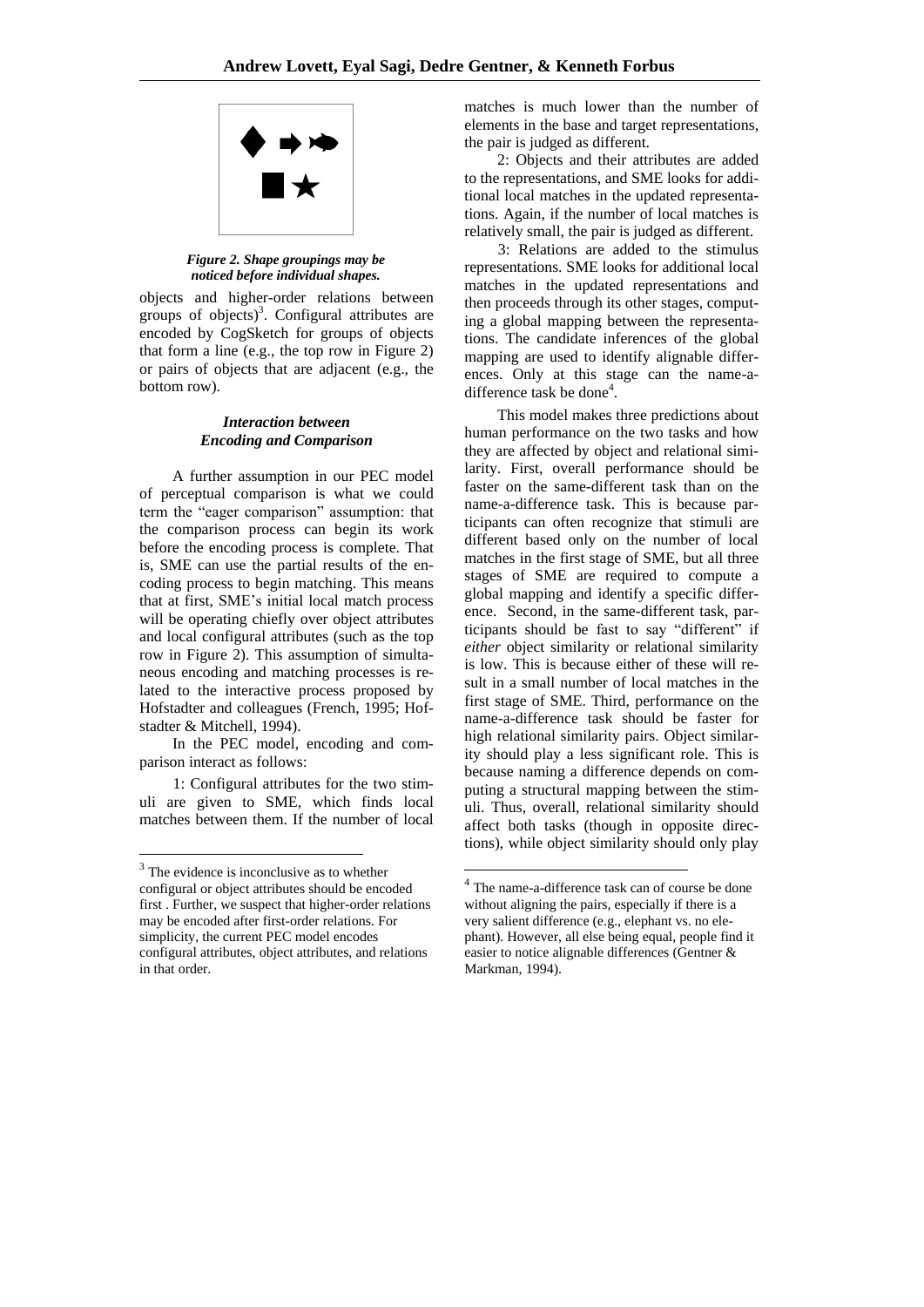a major role in the same-different task.

#### **EXPERIMENT**

We evaluated our model's predictions in a psychological experiment in which we independently varied the object and relational similarity of the stimuli. The same stimuli were given to two sets of participants, with one set performing the same-different task and the other performing the name-a-difference task. In this way, we were able to measure the influence that object and relational similarity have on each of the similarity tasks.

#### *Participants and Materials*

Fifty-three undergraduate students at Northwestern University participated, 20 in the same-different condition and 33 in the name-adifference condition.

The materials were 60 images, each composed of 5 distinct objects (silhouettes) surrounded by a frame. Forty of the images (20 pairs) were designed such that in both images the spatial organization of the objects was highly similar (e.g., the rows in Figure 3). In half of these pairs ("high object similarity pairs"), 4 of the 5 objects were shared between the two images, while in the other half ("low object similarity pairs‖), only 1 of the 5 objects was shared. The 20 pairs were then combined into groups of two pairs (e.g., Figure 3, A-D, G-J), such that the two pairs differed in their spatial organization but included the same objects. The remaining 20 images were used to create 20 pairs of identical images ("same" pairs).

Each participant saw 5 pairs from each of the experimental conditions (*high relational sim/high object sim*, *high relational sim/low object sim, low relational sim/high object sim*, and *low relational sim/low object sim*). In addition, participants in the same-different condition were also given the 20 "same" pairs. Finally, 10 pairs (five identical, five nonidentical) consisting of arrangements of geometrical forms were used for training.









*Figure 3. Sample stimuli. Within each set, images in the same row represent high relational similarity pairs; images in the same column represent low relational similarity pairs.*

#### *Procedure*

The experiment was presented by computer. After completing a training phase, participants received the experimental pairs in two blocks of equal length. Each pair was preceded by a half-second fixation period during which a crosshair appeared at the center of the screen. The pair remained on the screen for 3000 ms.

In the same-different condition, participants judged whether the pair was identical or non-identical by pressing the left- or rightcontrol key (counterbalanced). In the name-adifference condition, participants typed in a difference between the two images. When the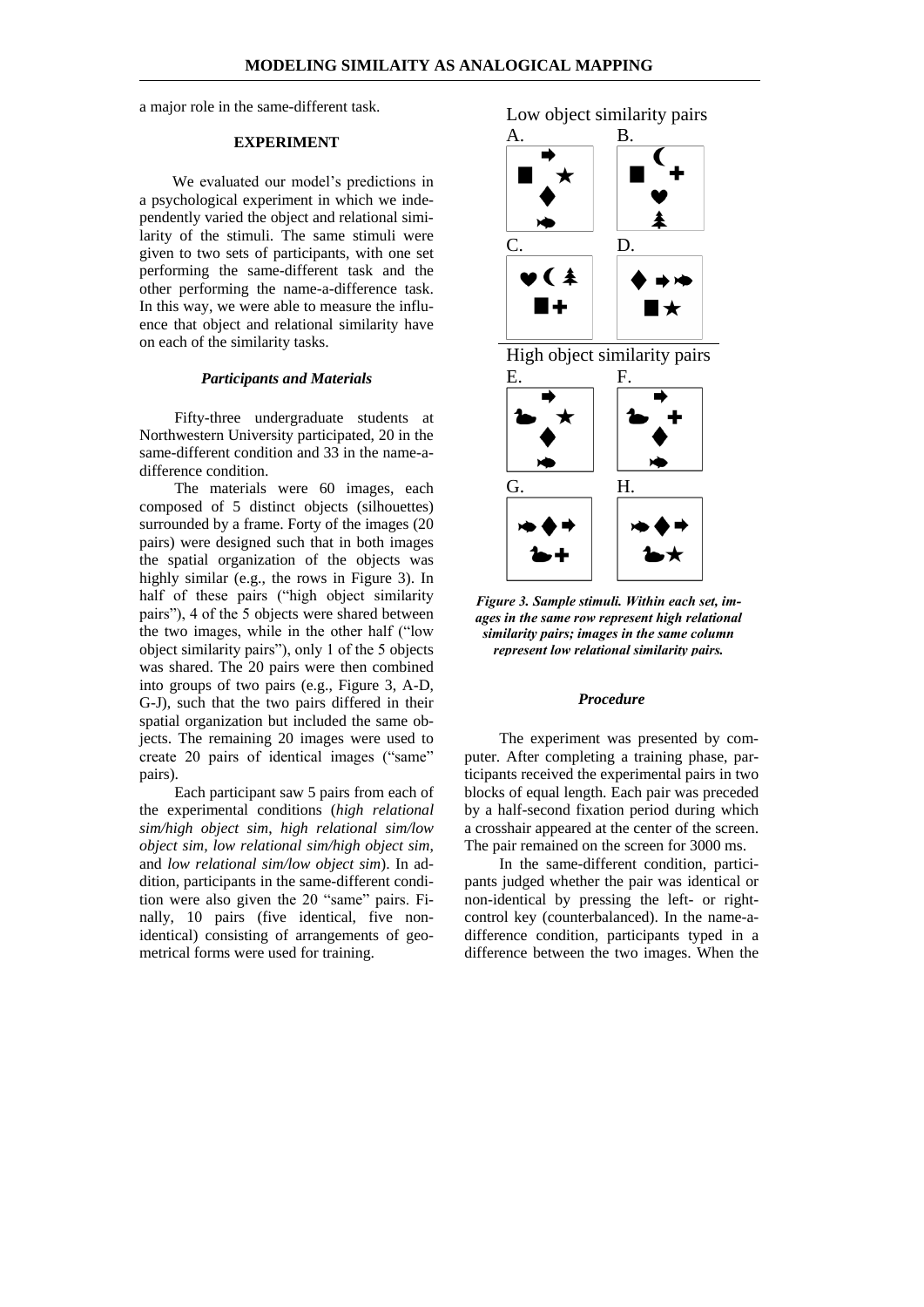|                |                          | High Relational Similarity |            | Low Relational Similarity |            |
|----------------|--------------------------|----------------------------|------------|---------------------------|------------|
|                | <b>Object Similarity</b> | High                       | Low        | High                      | Low        |
| Same-Different |                          | 1.67(0.39)                 | 1.24(.25)  | $\pm 1.15(0.16)$          | 1.11(0.13) |
| Name-a-Diff    |                          | 3.93(.50)                  | 4.06(0.71) | $\pm 4.27$ (.84)          | 4.19(0.70) |

*Table 1. Mean response times by task and type of pair. Standard deviations are given in parenthesis.*

participant responded (by making a samedifferent judgment or by starting to type a difference) or the 3000ms elapsed, the presented pair disappeared from the screen. In the namea-difference condition, participants were then presented with a screen where they typed (or continued typing) the difference they had identified. For both tasks, the time between the onset of presentation of the pair and the response was recorded.

## *Results*

Only correct "different" responses were used in the same-different analysis. This excluded approximately 9% of the "different" responses. Trials in which participants viewed different image pairs but responded "same" where removed (approximately 17% of the responses to different image pairs). The median response for each condition was then computed for each participant and each item. These medians provided the data points for the statistical analysis; their condition means are given in Table 1.

As predicted, same-different judgments were much faster than difference-identification (which took more than twice as long). Also as predicted, the two tasks showed different response patterns. In the same-different task, participants were faster to say "different" for pairs with low object similarity than pairs with high object similarity. "Different" responses were also faster for pairs with a substantially different spatial organization (low relational similarity) than for pairs that had a highly similar spatial organization. In contrast, participants in the name-a-difference condition were slower to identify a difference between low relational similarity pairs than between high relational similarity pairs. Their performance showed no effect of object similarity.

Repeated-measures ANOVA of Object Similarity x Relational Similarity for each task bore out these patterns. There was a significant effect of relational similarity in both tasks (though in opposite directions). (Same-Different:  $F(1, 19) = 36.3$ ,  $MS_e = .7$ ,  $p < .01$ ; Name-a-Difference:  $F(1, 32) = 7.2$ ,  $MS_e = 4.3$ ,  $p < .05$ ). However, object similarity only affected performance in the same-different task (Same-Different:  $F(1, 19) = 48.1, MS_e = .7, p <$ .01; Name-a-Difference: *F*(1, 32) = .118, *MS<sup>e</sup>* = 4.3, *n.s.*). Likewise, the two variables showed a statistically significant interaction only when participants were performing the same-different task, but not for name-adifference (Same-Different:  $F(1, 19) = 20.8$ ,  $MS_e = .7, p < .01$ ; Name-a-Difference:  $F(1, 32)$  $= 2.5, MS_e = 4.3, n.s.$ ).

Item ANOVAs for the two tasks showed similar patterns, revealing a main effect of relational similarity on both tasks (Same-Different:  $F(1, 9) = 32.8$ ,  $MS_e = .2$ ,  $p < .01$ ; Name-a-Difference:  $F(1, 9) = 20.3$ ,  $MS_e = .3$ , *p* < .01) but a main effect of object similarity only for participants in the same-different task (Same-Different:  $F(1, 19) = 16.7$ ,  $MS_e = .2$ ,  $p <$ .01; Name-a-Difference:  $F(1, 32) = .11, MS_e =$ .3, *n.s.*). As in the subject analysis, the interaction was significant only for participants in the same-different task (Same-Different: *F*(1, 19)  $= 13.7, MS_e = .2, p < .01; Name-a-Difference:$  $F(1, 32) = .63, MS_e = .3, n.s.$ ).

Finally, a preliminary analysis of the differences identified by participants suggests that participants were more likely to produce alignable differences when comparing images with high relational similarity than when comparing images with low relational similarity. For example, when comparing images E & F from Figure 3, 12 out of 17 participants (70%) produced alignable differences that contrasted the star in one image with the plus sign in the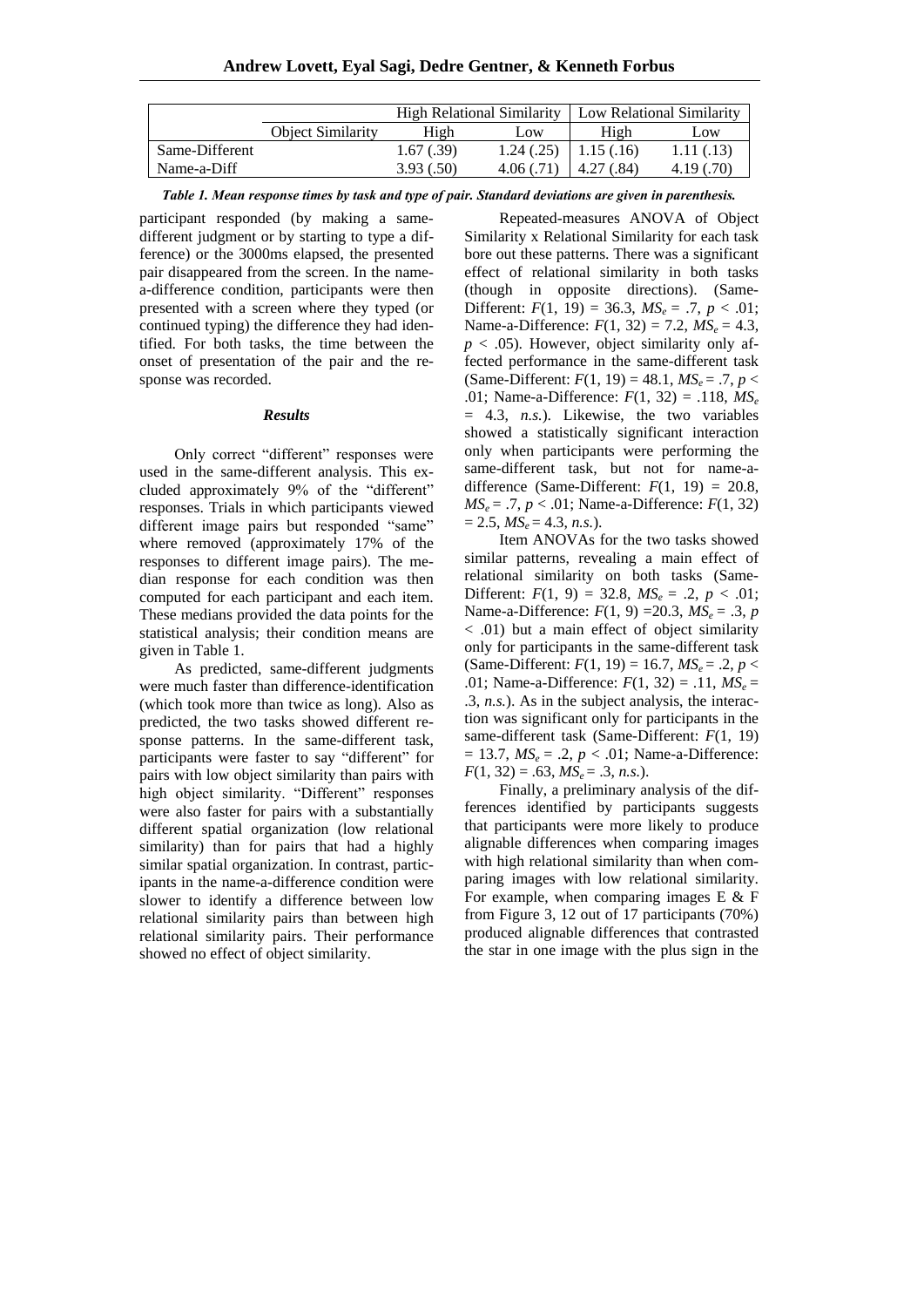other (e.g. "Right had star instead of a plus sign"). In contrast, when comparing images E & G, only 4 out of 14 participants (29%) produced alignable differences, and none of these identified the star in one image and the plus sign in the other. This pattern is similar to that observed by Markman and Gentner (1996) in which participants were more likely to identify differences that were alignable when two images were easier to align. We are currently conducting a more complete analysis of the identified differences.

#### *Discussion*

The results from the study matched our predictions. Participants were faster to recognize *that* the pairs were different than to name a particular difference. In the same-different task, participants were faster to recognize both low relational and low object similarity pairs as different, consistent with both local configural attributes and object attributes being encoded and compared quickly. In contrast, in the name-a-difference task, participants' performance depended only on relational similarity, consistent with participants needing to perform a full structural mapping between the stimuli.

#### **SIMULATION**

We evaluated the PEC computational model by running it directly on the stimuli used with human participants. The questions of interest are (a) Would the model generate similarity measures that correlate with human reaction times on the tasks? And (b) Would the model show the same dissociations between the tasks as those found in the human data?

## *Procedure*

We ran the PEC model on the same 40 pairings as were used in the psychological study: 20 high and 20 low relational similarity pairings, half high object similarity and half low object similarity.

The images were imported directly into CogSketch from PowerPoint. When Power-Point images are imported, CogSketch automatically constructs a glyph for each Power-Point shape<sup>5</sup>.

In evaluating our model, we looked at three measures generated by SME for each pairing. All measures were normalized based on the overall size of the two representations:

*Local-config-matches*: The number of local matches found by SME between representations in which only configural attributes have been encoded.

*Local-object-matches*: The number of local matches found by SME between representations in which only object attributes have been encoded.

*Mapping-score*: The structural evaluation score for global mappings computed by SME between the complete representations.

Our predictions for these measures were: (1) For the same-different task, the localconfig-matches and local-object-matches measures should correlate with human performance, reflecting the claim that either a low number of configural matches or a low number of object matches should allow people to quickly determine that the images are different. (2) For the name-a-difference task, SME's mapping-score should correlate with human performance, since structure-mapping predicts that stimuli that share more structure can be aligned more easily. However, object-matches should not correlate with performance.

#### *Results*

1

We consider each of the predictions in

<sup>5</sup> Of the 10 object shapes (sillhouettes) used in the psychological experiment, two were made up of multiple shapes in PowerPoint. These were simplified in PowerPoint so that CogSketch would build only one glyph for each of them. In addition, of the 40 images used, two were slightly touched up in PowerPoint because a shape was pasting into CogSketch badly. Other than these changes, the stimuli given to CogSketch were identical to the stimuli displayed to human participants.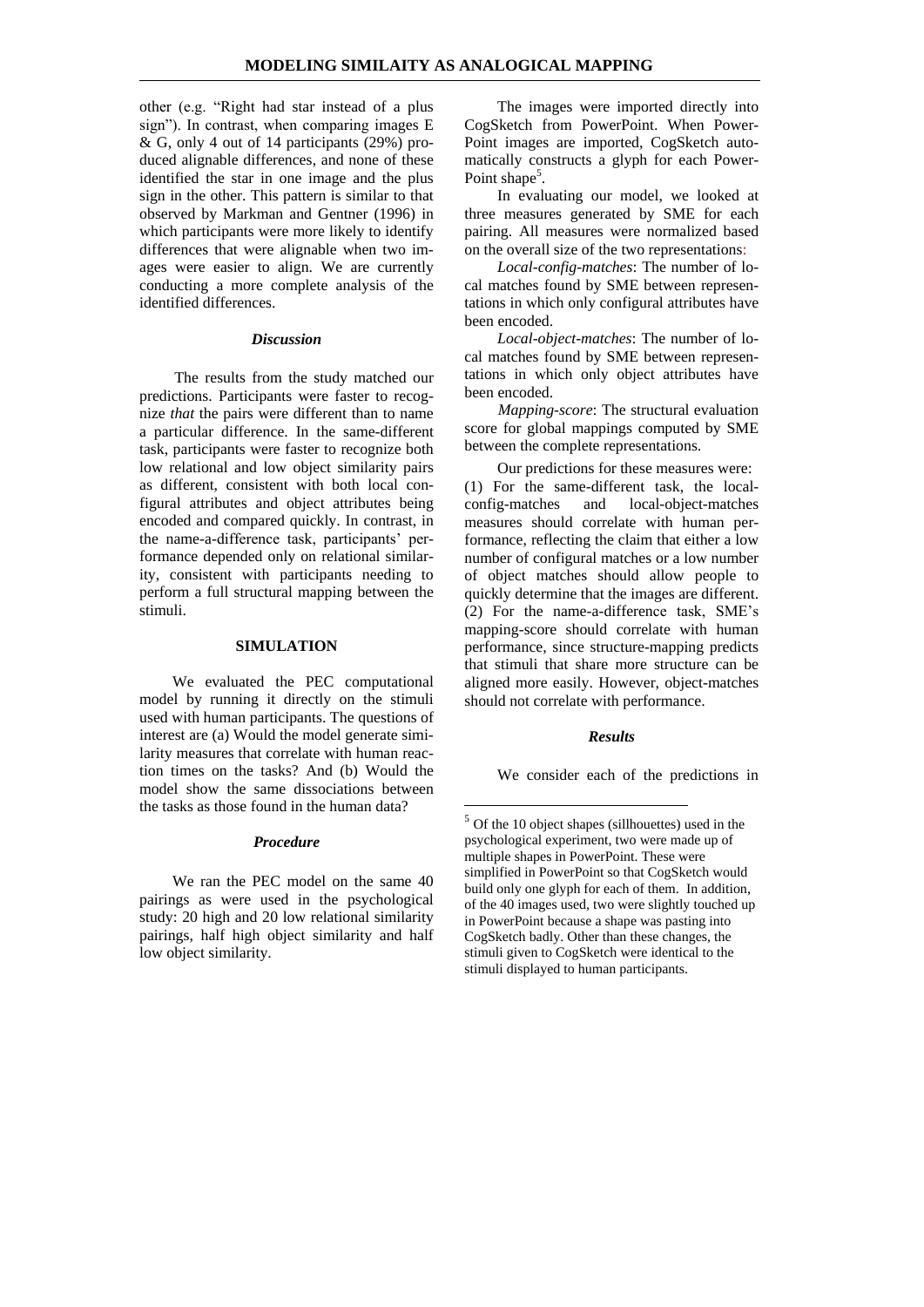turn. First, both local-config-matches and local-object-matches correlate with samedifferent performance (local-config-matches: *r*=.64, *p*<.01; local-object-matches: *r*=.54,  $p<0$ 1). This positive correlation fits with the pattern that humans require more time to say "different" for more similar pairs (both at the object level and at the relational level).

Second, mapping-score correlates with<br>b-a-difference performance  $(r=-.47)$ . name-a-difference performance (*r*=-.47, *p*<.01). However, local-object-matches does not correlate with name-a-difference (*r*=-.25, *n.s.*), producing our expected dissociation. This fits with the pattern that noticing a specific difference requires aligning the pair.

#### *Discussion*

As the results show, the PEC model is able to generate measures that correlate with human performance on both similarity tasks. Furthermore, our model's measure of object similarity shows the expected dissociation between the tasks: it correlates with performance on the same-different task, in which object similarity matters, but not on the name-adifference task, in which object similarity does not.

#### **RELATED WORK**

Several other researchers have used structural comparison to model human performance on visual similarity tasks, including the samedifferent task (Goldstone & Medin, 1994) and similarity rating tasks (Larkey & Markman, 2005; Taylor & Hummel, 2007). However, to our knowledge none of these models have been evaluated on the name-a-difference task.

# **CONCLUSIONS & FUTURE WORK**

Structure mapping explains the reversal between the same-different and name-adifferent tasks, wherein it is easier to see *that* dissimilar stimuli are different, but it is easier to say *how* similar stimuli are different. It also explains why different types of similarity play distinct roles in each task. In the samedifferent task, both object similarity and relational similarity affect how quickly people can recognize that they are different. Both the configural information and the attributes of objects are encoded and compared quickly. If there are relatively few local matches in the first stage of comparison—insufficient for an identify match—then the pair can be immediately classified as different.

In contrast, in the name-a-difference task, the relational similarity of the pair plays a major role, while the attributes of objects are much less important. Images that share the same relational structure are much easier to align via structure-mapping.

One remaining question is whether our model can correctly predict the specific differences identified by participants in the name-adifference task. As discussed earlier, we are currently analyzing these differences. We plan to test whether the differences stated by participants match the alignable differences computed by SME in our simulation.

## **ACKNOWLEDGEMENTS**

This work was supported by NSF SLC Grant SBE-0541957, the Spatial Intelligence and Learning Center (SILC).

#### **REFERENCES**

- Falkenhainer, B., Forbus, K. D., Gentner, D. (1989). The Structure-Mapping Engine: Algorithm and Examples. Artificial Intelligence, 41, 1-63.
- Farell, B. (1985). Same-Difference Judgments: A Review of Current Controversies in Perceptual Comparisons. Psychological Bulletin, 98, 419-456.
- Forbus, K. & Oblinger, D. (1990). Making SME Greedy and Pragmatic. In: Proceedings of the  $12<sup>th</sup>$  Annual Meeting of the Cognitive Science Society.
- Forbus, K., Usher, J., Lovett, A., Lockwood, K., Wetzel, J. (2008). CogSketch: Open-Domain Sketch Understanding for Cogni-